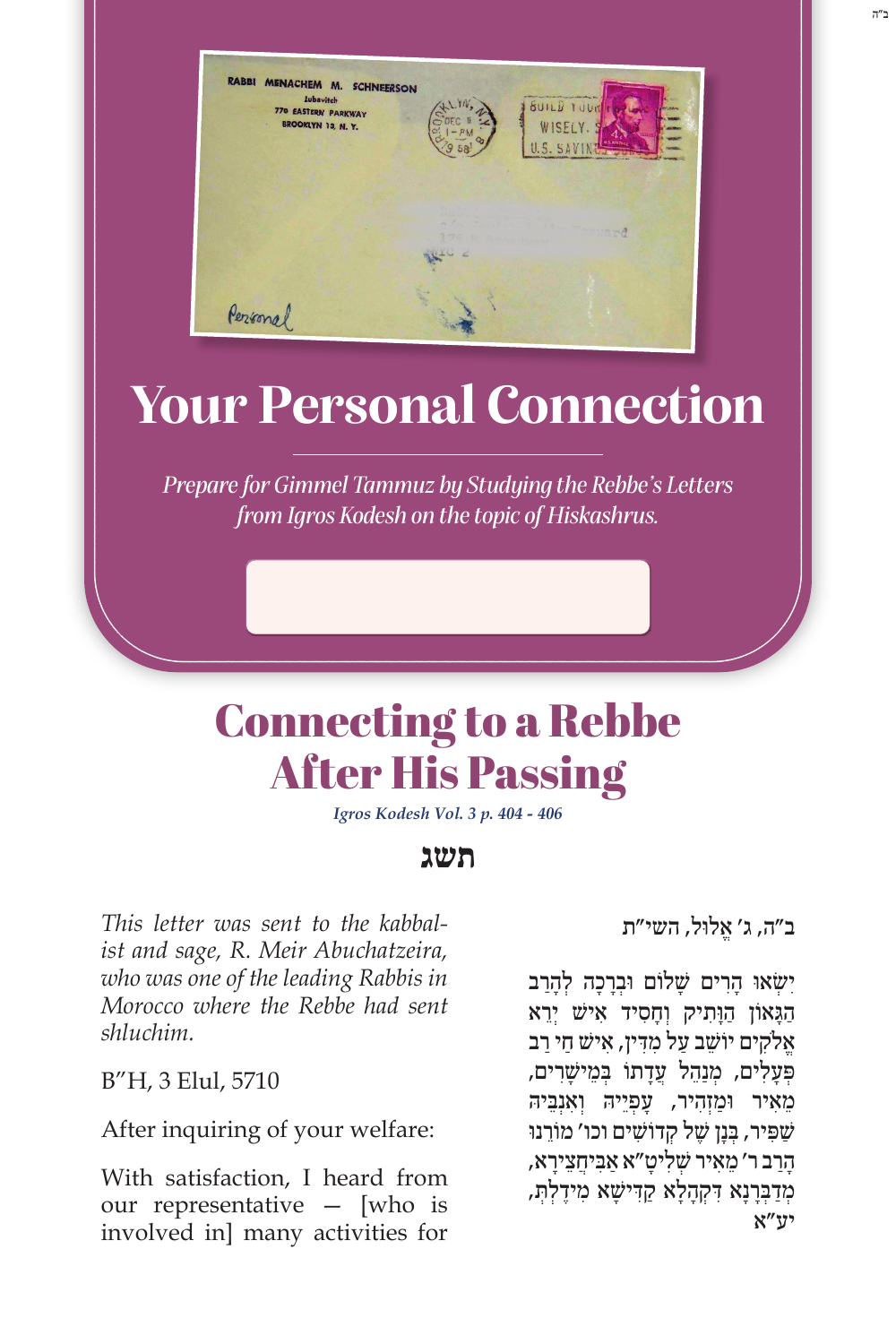the sake of the Torah and its mitzvos, who is involved in communal affairs with great faithfulness, and who has many accomplishments in strengthening the Torah and Judaism — R. Benyamin Gorodetzky, about you and your activities to spread the Torah and strengthen Judaism in your community and its surroundings where your influence is felt. As per your request [which R. Benyamin] conveyed, I remembered your name and your household for blessing while visiting the gravesite of the tzaddik, our Nasi, my revered father-in-law, the Rebbe, מ"הכ, for a kesivah vachasimah tovah in all that is necessary, each one according to his situation. Certainly, the tzaddik who, as the Zohar (III, p. 71b) states, is now found in this world more prominently than during his lifetime will bless you and G‑d will fulfill his blessings in both material and spiritual matters, in a complete sense.

In the well-known Epistle 27 in Iggeres HaKodesh, written to offer redoubled consolation to "the smitten, who are sighing and groaning" — ([on the connection between the Hebrew words ne'enakim and] naakah, see Or HaTorah, by the Tzemach Tzedek, Parshas Shmos, p. 64) — the Alter Rebbe writes that a tzaddik "leaves over life... to every living being, that is, to the soul of every living being who is bound to [the tzaddik's] soul..., in each and every individuַ אַחַר דְּרִישַׁת שָׁלוֹמוֹ הַטּוֹב:

ַבְּנֹעַם שַׁמַעָתִּי מֵאֵת בַּא כֹּחֻנוּ ָהַרַב הֶחַסִיד וְהָרַב הָגַאוֹן אִישׁ ַרֲב פְּעָלִים בַּתּוֹרֵה וּמִצְוָה כְּרַכָא דְכוּלַא בֵּיהּ, עוֹסֵק בְּצַרְכֵי צִבּוּר בָּאֱמוּנָה רַבָּה אֲשֶׁר יָדַיו רַב לוֹ בְּחִזּוּק הַתּוֹרָה וְהַיַּהֲדוּת וכו' מוֹרֵנוּ ָהַרַב ר' בְּנִימִין שֵׁיְּחָיֶה גַארְדֶצְקִי, ַעֲל אֹדוֹת כְּבוֹד תּוֹרַתוֹ וּפְעָלּוֹתַיו ַבְּהֲפָצַת הַתּוֹרָה וְחִזּוּק הַיַּהֲדוּת בִּקְהִלָּתוֹ קַדִּישָׁא וּסְבִיבוֹתֶיהָ אֲשֶׁר מְצוּדָתוֹ פְּרוּסָה שָׁם. וּכְבַקָּשַׁת כִּבוֹד תּוֹרתוֹ אַשֵׁר מסר לי הנּ״ל הִזְכַּרְתִּי אֵת שָׁמוֹ הוּא וּבְנֵי בֵיתוֹ שֶׁיִּחְיוּ בְּטוֹב בִּהְיוֹתִי עַל צִיּוּן צַדִּיק **ַנְשִׂיאֵנוּ הוּא כִּבוֹד קִדְשַׁת מוֹרִי** וְחמי אִדְמוּ"ר הכ"מ, וְלִכְתִיבה ׇׅ֧֧֓<u>֓</u> וַחֲתִימָה טוֹבָה בְּכָל הַמִּצְטָרֵךְ לְכָל אֶחָד וְאַחַת לִפִי עָנְיְנֵיהֶם. וּבֵטַח יְבַרְכֶם צַדִּיק אֲשֶׁר כִּפִּי מַאֲמַר הַזֹּהֵר (ח"ג עא, ב) בַּתַר דְּאִתְפַּטַר ּבְּהָאי עַלְמַא יַתִּיר אשׁתּכח מִבְּחַיּוֹהִי, וְהַשֵּׁם יִתְבָּרֵךְ יְמַלֵּא ֧֧֖֖֖֖֖֖֖֧֚֚֚֚֚֚֚֚֝֝֬<u>֓</u> בִּרְכוֹת צַדְיק עַל מְלוּאַן בְּגַשְׁמִיּוּת ּו ְב ּרוָחִנּיּות.

ַיְדוּעַ מַה שֵׁכַּתוּב בִאֲגֶרֶת הַקֹּדָשׁ לְבַעַל הַתַּנְיָא (סִימָן כ"ז) לְנַחֵם בְּכִפְלַיִם לְתוּשִׁיָּה אֶת הַ"נִּדְכָאִים ּ הַנֵאֲנחים וַהְנֵאֲנקים" (רֹאָה בְּאוֹר ַה ּת ָוֹ ר ְה לַהֶּצַמ ֶח צֶד ַק פְ ּ רַש ְ ׁ ת ש ׁ מוֹ ת ע' סד בְּעָנְיַן נְאַקַה), אֲשֶׁר הַצַּדִּיק שִׁבַק חַי... לְכַל חַי הִיא נֶפֵּשׁ כַּל" ְחַי הַקְשׁוּרַה בְּנַפְשׁוֹ... בְּכֵל אֶחַד וְאֶחַד כִּפִי בְּחִינַת הָתְקַשְׁרוּתוֹ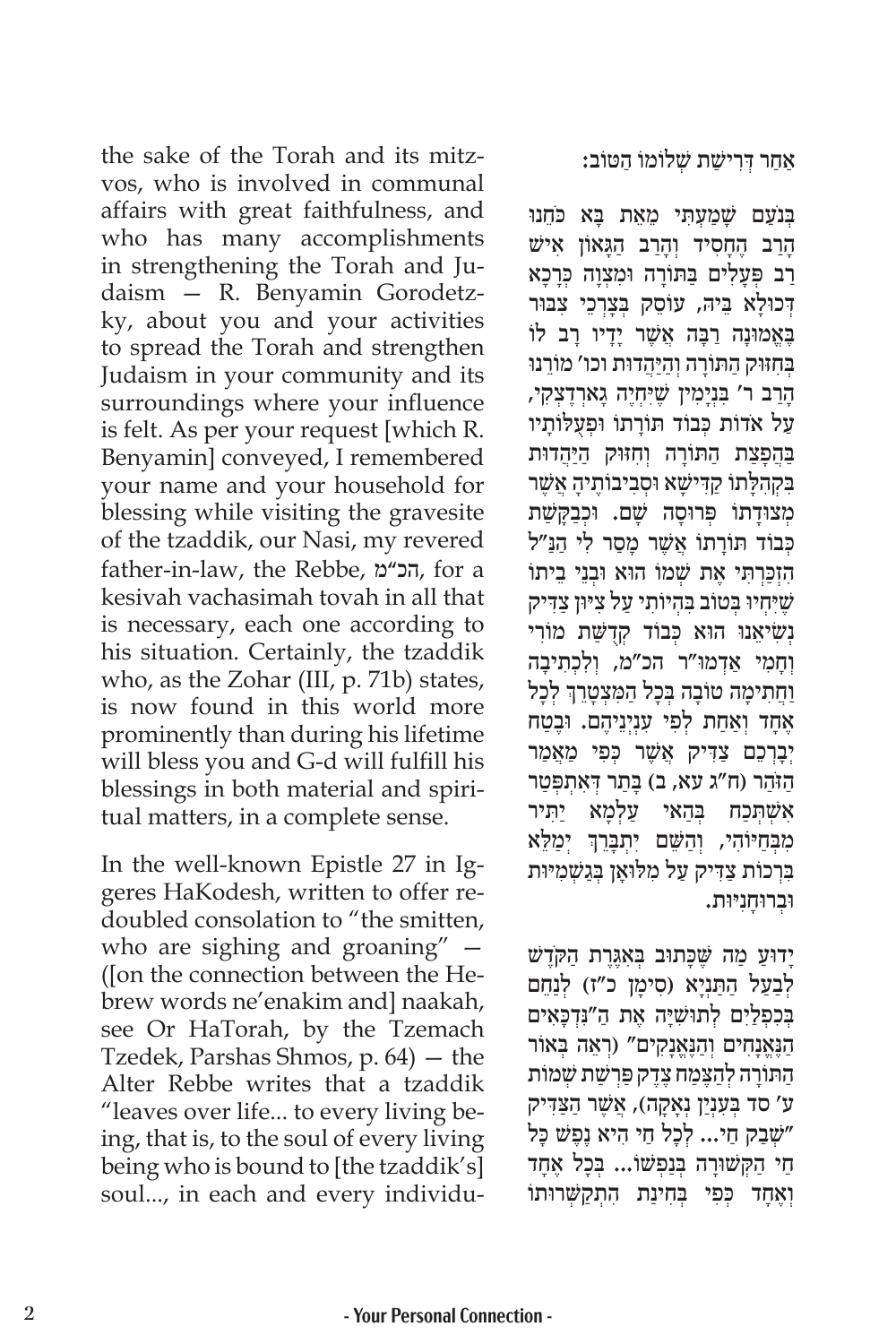al, corresponding to the degree of his genuine bond [with the tzaddik] and his true and pure love of him."

It is explained in Inyan Ha-Hishtat'chus that "even with those who did not know or recognize [the tzaddik] during his actual lifetime but only studied the holy books that he left over as a blessing, and who bask in the radiance of his Torah teachings and are thereby invigorated in their service of G-d,... it is certain that they, too, are called his disciples,... for they believe in that tzaddik and from him they receive the light of his Torah teachings;... the branches are drawn back to their roots."

So, too, my late, revered father-in-law the Rebbe [Rayatz] explained in a letter that [a chassid] "is able to satisfy his strong desire for a bond [with his Rebbe] only by studying the maamarim of Chassidus that the Rebbe delivers or writes; merely beholding his face is not enough."

Another letter states explicitly: "You ask, what does your bond with me consist of, since I do not know you by face.... True hiskashrus is attained by the study of the Torah. If you study my maamarim of Chassidus, read the sichos, associate with my friends (the members of the chassidic brotherhood and the temimim) in their studies and in their farbrengens, and fulfill my request concerning the daily recital of Tehillim and the observance of fixed ַבְּאֱמֶת וְאַהֲבָתוֹ אֲהֲבָת אֱמֶת ַה ְט ָּ הוֹ רה".

וּבֵאֵר בְּסֵפֶר עִנְיַן הַהִשְׁתַּטְחוּת ד"אף אוֹתם שׁלֹא ידעוּ ולֹא הכירוּ בּוֹ בַּעוֹדוֹ בַּחִיּים חיּוּתוֹ ַרַק שֶׁלָּמְדוּ בִּסְפָרִים הַקְדוֹשִׁים ְשֶׁהִגִּיהַ בְּרָכָה אַחֲרָיו וְנֶהֱנִים מאוֹר זיו תּוֹרתוֹ וּמתחזקים על יְדֵי זֶה בַּעֲבוֹדַת הֲוַיָ׳... בְּוַדָּאי ַּגַּם הֵמָּה נִקְרְאוּ תַּלְמִידָיו... כִּי הָמה מאמינים בַּהצדִיק ההוּא וּמַקבַּלים ממֵנּוּ אוֹר תּוֹרתוֹ... ָהָעֲנָפִים נְמִשָּׁכִים לְשָׁרִשָּׁן".

ּוֵפֵר ְשׁ כ ְּ בוֹ ד קֻדַש ִ ּׁ ת מוֹ ר ְי וָח ִמי ַאְד ּמו"ר זצוקללה"ה נבג"מ ֿזי״ע הכ״מ בְּמִכְתָּב, אֲשֶׁר ״גִּדֶל הַתְּשׁוּקָה לְהִתְקַשְּׁרוּת יָכוֹל לְהַשָּׂבִּיעַ רַק כַּאֲשֶׁר יִלְמוֹד ַמַאֲמָרֵי הַחֲסִידוּת שֵׁאוֹמֵר הַרַב וְכוֹתֵב, כִּי בִּרְאִיַּת פָּנִים לְבַד לֹא ַסִגי".

וּבְמִכְתָּב שֵׁנִי יְפָרֵט ״הַשּׁוֹאֵל בּמַה היא ההתקשרוּת שַׁלּוֹ אַלי ֵמַאַח ֶר שֵ ׁ א ֲ ין אִנ ַ י מ ִכ ָ ּ ירוֹ פִ ּ נים... ההתקשרוּת האמתית היא עַל יְדֵי לִמּוּד הַתּוֹרַה, כִּשֵׁהוּא לוֹמֹד המֹאמרי חסידוּת שלי, קוֹרא את השׂיחוֹת ומתחבר ַעם יִדידי אַנ״שׁ וִתלִמידֵי הַתְּמִימִים יִחְיוּ בְּלִמּוּדָם וְהִתְוַעֲדוּתָם, וּמְקַיֵּם בַּקָּשָׁתִי ּבַאֲמִירַת תְּהִלִּים וּבִשְׁמִירַת ְזַמֵנ ַ ּי ה ִלּ ּמּוִד ִ ים, הֵנ ְּ ּה בֶז ִה היא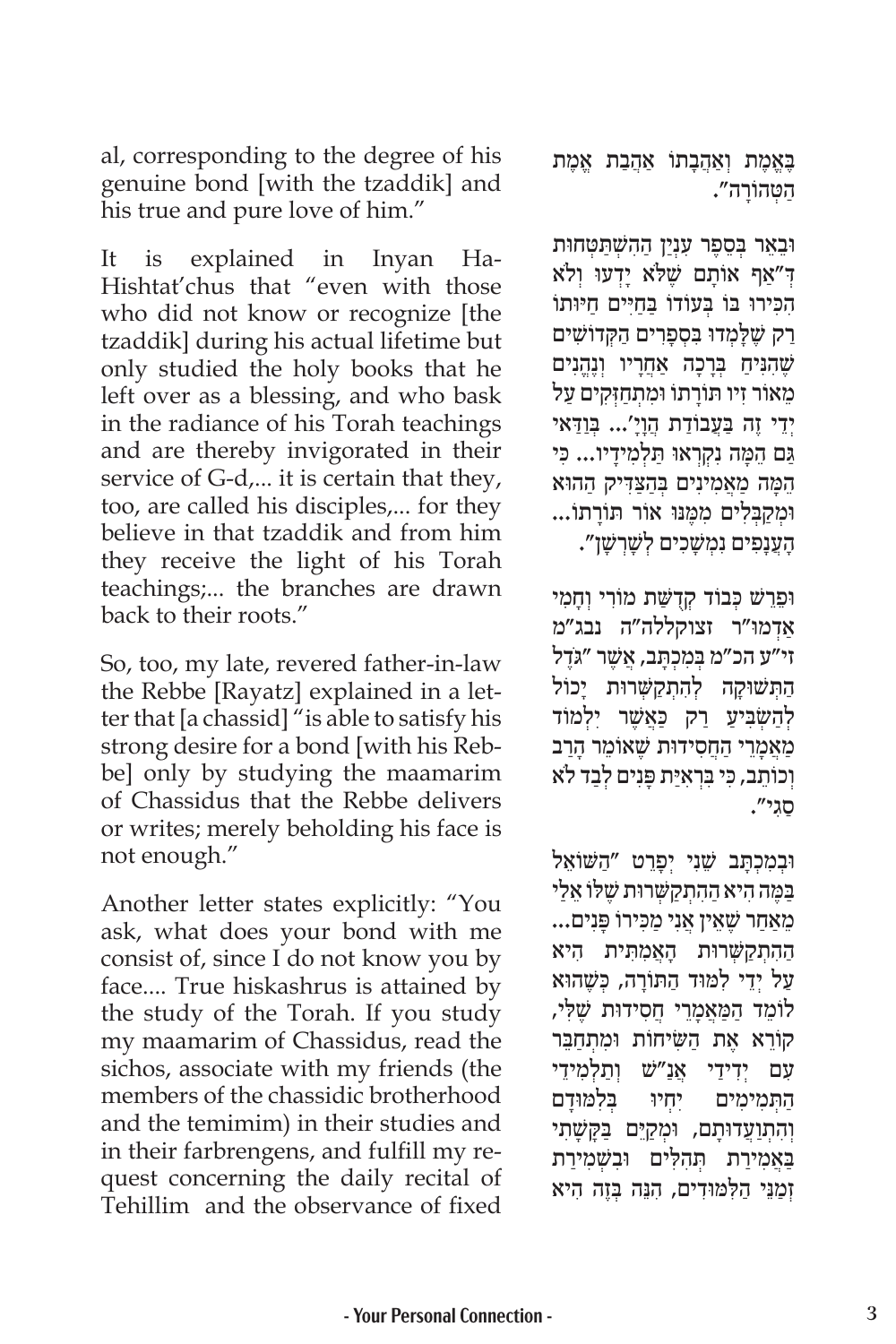times for Torah study  $-$  in this lies hiskashrus."

When we will study the Torah teachings and the sichos [of the Rebbe Rayatz], and will walk in this "straight path which he has shown us," then "'as water [reflects] a face; so is the heart of man to man'], and 'spirit rouses spirit and brings forth spirit.' For his ruach remains truly in our midst...; that is, even in this world of action — [of which it is written], 'This day: to do them' — [the departed tzaddik] is found more [than in his lifetime]." And just as here he stood and dutifully served, there too he stands and dutifully serves....

Participating in the holy work of our Nasi represents a very great form of bonding. It is my strong hope that you will grant us your assistance in all possible ways in accordance with what was discussed with our representative, R. Benyamin Gorodetzky. May it be that from you, and others like you, the sublime holy Name will be magnified; Amen, so may it be His will.

Under separate cover, a Tanya and several kuntreisim of the teachings of my revered father-in-law, the Rebbe, מ"הכ , have been sent to you. Please acknowledge their receipt.

Closing with blessings for a kesivah vachasimah tovah; may your health and your Torah increase, enabling you to lead your community along peaceful waters on the path that ascends to ַה ִה ְתַק ְש ּ ּׁ רות".

וְכַאֲשֶׁר נִלְמַד תּוֹרַתוֹ וְשִׂיחוֹתַיו ְוְנֵלֵךְ בְּדֶרֶךְ זוֹ הַיְשָׁרָה אֲשֶׁר ׇׅ֧֧֓<u>֓</u> הוֹרֵנוּ, הִנֶּה "כַּמַּיִם הַפְּנִים וכו' ֧֧֧֖֖֖֖֖֖֧֚֚֚֚֚֚֚֚֝֝֬<u>֓</u> וְרוּחַ אַיִיתי רוּחַ וְאַמְשִׁיךְ רוּחַ וְרוּחוֹ עוֹמֶדֶת בְּקְרְבֵּנוּ מַמַּשׁ... ֶשַּ ׁ ג ְּם בֶז ָה ה ָעוֹ ל ַם ה ַּמֲע ֶש ַ ׂ ה ה ּיוֹ ם ַלַעֲשׂוֹתָם אִשְׁתְּכַח יַתִּיר״. וּמֶה ַעַד כַּאן עוֹמֵד וּמִשַׁמֵּשׁ אַף ַ לְהַלָּן עוֹמֵד וּמְשַׁמֵּשׁ

ְגְּדוֹלֹה בַּיוֹתֵר ההתקשרוּת עַל יְדֵי הִשְׁתַּתְפוּת בַּעֲבוֹדָתוֹ הַקְדוֹשָׁה *ש*ָל נִשְׂיאֵנוּ אֲשֵר תִּקְוַתִי חֵזַקָה אֲשֶׁר כִּבוֹד ּתּוֹרָתוֹ יִתֵּן לָנוּ עֶזְרָתוֹ בְּכָל ָהָאֵפְשָׁרִי, וּבְהֶתְאָם לַאֲשֶׁר דְּבֶר יַחֲד עָם בָּא כֹּחֵנוּ הַרַב ֶהָח ִס ְ יד וָהַר ַב הָּג ֵ אוֹ ן מוֹ ר ּנו ָ הַרב ר' בִּנְיָמִין שֶׁיִּחְיֶה גָארְדֶצְקִי, **וּמִנֵּיהּ וּמִנַּנַא יִתְרַבָּא שָׁמַא** ַקַדִּישָׁא עִילָאָה אָמֵן כֵּן יְהִי ַרצוֹן.

בַּחֲבִילַה בִּפְנֵי עַצָמַהּ נִשָׁלַח ּלוֹ סֵפֶר הַתַּנְיָא וַאֲחָדִים מֵהַקוּנְטְרֵסִים שֵׁל כְּבוֹד קִדְשַּׁת מוֹרִי וְחַמִי אַדְמוּ"ר הכ"מ, ּוּמְטּוּבוֹ לְאַשֶׁר הַקַּבְּלָה.

הַחוֹתֵם בִּבְרִכַּת כִּתִיבָה וחתימה טוֹבה וּשָׁלֹמא דָמר וְתוֹרַתוֹ יִסְגֵּי שֵׁיִּזְכֵּה לְנַהֵל עֲדָתוֹ עַל מֵי מְנוּחוֹת בַּמְסִלָּה ֧֧֖֖֖֖֖֖֖֧֚֚֚֚֚֚֚֚֝֝֬<u>֓</u> הָעוֹלָה בֵּית אֵ־ל, מִתּוֹךְ מְנוּחָה וּבְהַרְחָבַת הַדַּעַת, וְהַמִחְכֵּה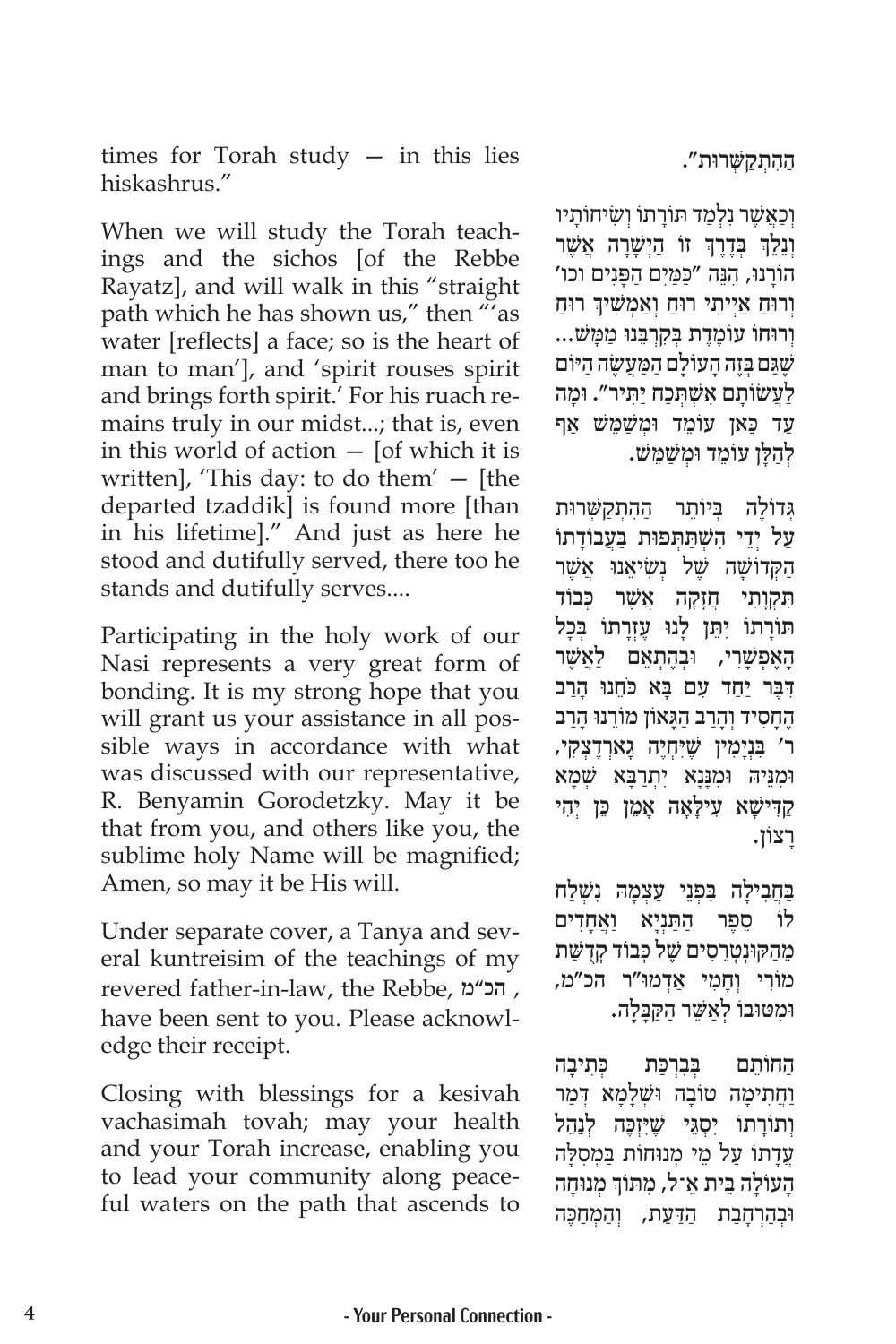the house of G-d amidst repose and the amplification of understanding. Awaiting good tidings, and there is no good other than the Torah and its mitzvos,

#### Menachem Schneerson

According to what R. Benyamin Gorodetzky told me, you are in possession of several texts in "the wisdom of truth," [i.e., Kabbalah,] which were composed by your father and your paternal grandfather. Certainly, they contain "the light of our holy Torah," which is "more precious than pearls." It would be very fitting that they be included in our library. Our thanks are given in advance if you will give them as a gift to our collection of books.

לִבְשׂוֹרוֹת טוֹבוֹת וְאֵין טוֹב אֶלָא תורה וּמצוה

#### מִנַחֵם שָׁנֵיאוֹרְסַאהן

כְפִי אֲשֶׁר סִפֶּר לִי הַרַב הַגַּאוֹן וְהִרב הָחסיד מוֹרֵנוּ הִרב ר' בִּנְיָמִין שֶׁיִּחְיֶה גָארְדֶצְקִי הִנֵּה נִמְצָאִים אֵצְלוֹ כַּמַּה סְפַרִים ַבּתוֹרת האמת אשׁר נתחברוּ על יְדֵי אֲבִיו וְאֲבִיו זָקֵנוֹ שֵׁל כִּבוֹד תּוֹרַתוֹ וּבְוַדֵּאי יֵשׁ בַּהֶם מִמְּאוֹר תּוֹרַתֵנוּ הַקְדוֹשַׁה אֲשֶׁר יִקַרַה היא מפּנינים גו', וּמַאֹד אַתַעַנַיִן שִׁיּהִיוּ בְהַסִפְרִיָּה שֶׁלְּנוּ וְאִם יִתְּנֵם תְּשׁוּרָה לְאֹסֶף הַסְפָרִים שֶׁלָּנוּ הֲרֵי תּוֹדָתִי נְתוּנָה לוֹ בָּזֶה <del>`</del> ֵמרֹאשׁ .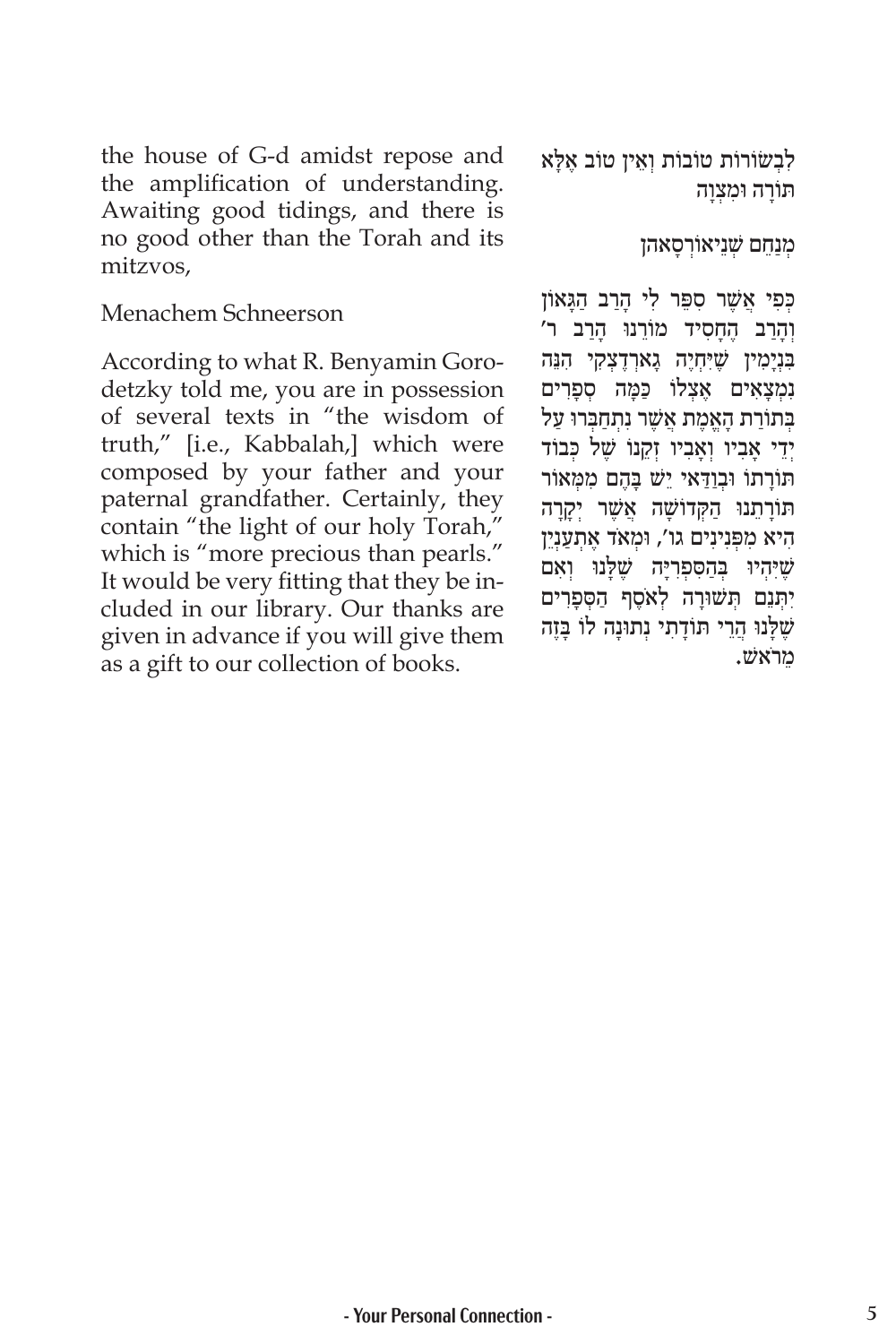## Letter #2

Nissan 10, 5710 (March 28, 1950)

Mr. Julius Stulman 171 West Street Brooklyn, N.Y.

Dear Mr. Stulman:

Since the demise of my late father-in-law, our revered Rebbe of sainted memory, we have not heard from you, which rather surprises me. However, I trust that everything is well with you and yours.

No doubt, the Rebbe of sainted memory is very much in your thoughts, as is the case with all of us who were privileged to be associated with him and his work in a personal way.

It goes without saying that the Rebbe, having dedicated his life to the benefit of the generation and the individual, continues to do so in after life.

But it is no mere continuation, since the soul is free from the limitations of the corporeal body, the influences animating from it, both material and spiritual, are of a higher order.

If the "transmitter" has changed its emission to a higher grade, the "receiver" must be appropriately equipped to respond to the new vibrations."

In a like manner, all of us who have enjoyed the benevolent influences of the Rebbe of sainted memory in his lifetime, must now elevate ourselves in order to be able to receive the higher influences emanating from him after